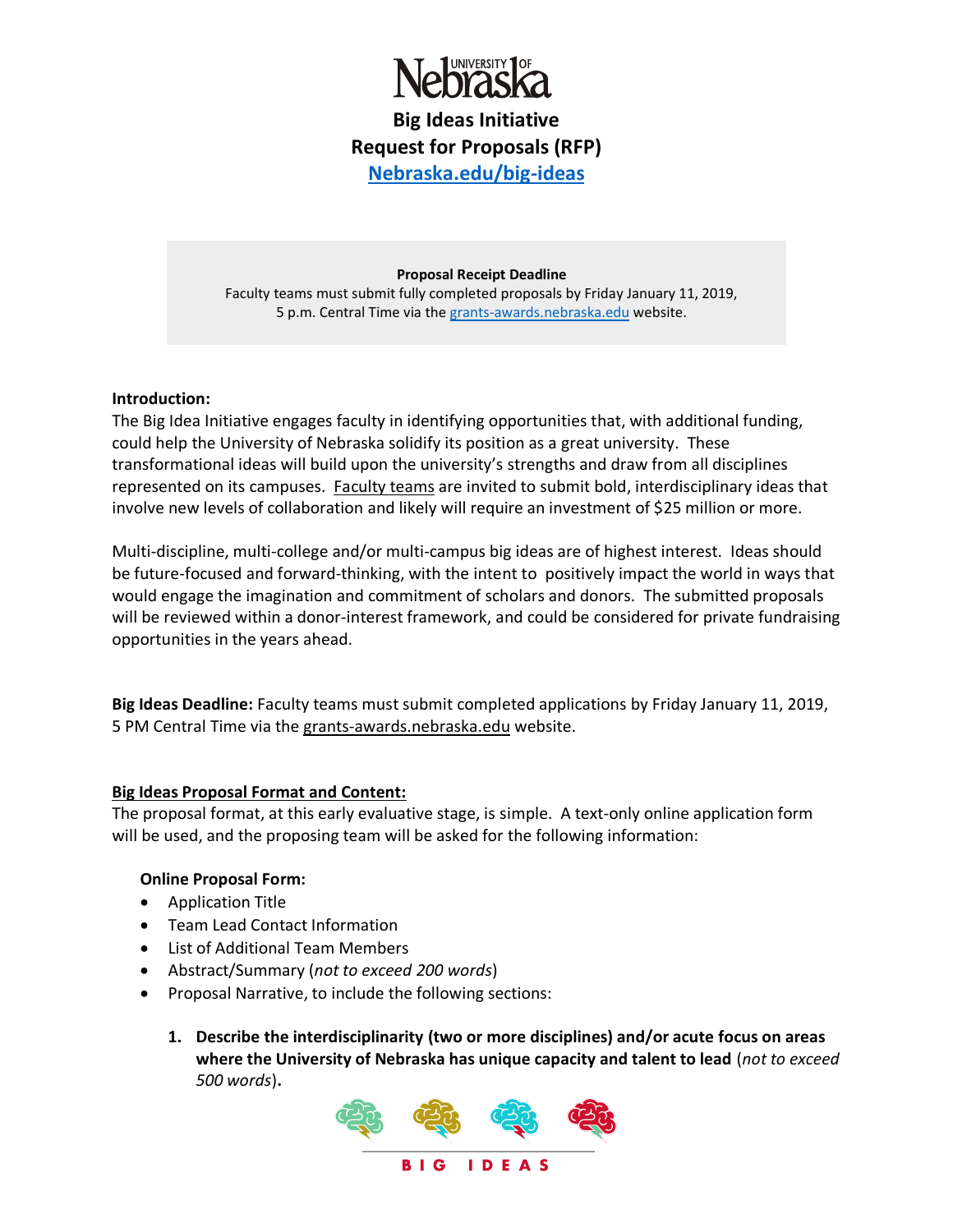- How is the University of Nebraska uniquely positioned to create and nurture this project?
- Does a larger investment in this area position the University of Nebraska to be a regional, national or international leader?
- Who is doing this very well and how does this initiative differentiate itself?
- **2. Describe how the proposal incorporates four or more key characteristics of a great university developed through the University of Nebraska Visioning Day** (*not to exceed 500 words*)**.**
	- **•** Learner focused and experientially infused
	- Relentless focus on student success
	- Research relevance
	- Diversity: promoted and encouraged
	- Talent leveraged across the system
	- Local and global relevance
	- Purposefully and creatively changing the world
- **3. Describe a bold vision of what a program and/or units can be and achieve together** (*not to exceed 500 words*)**.**
	- Builds upon existing programs to dramatically change an approach or create new levels of collaboration across two or more units, colleges and/or campuses.
	- Provides transformative and meaningful change rather than any incremental improvements or growth that could be expected in existing programs.
	- Clearly identifies what distinguishes this Big Idea from similar or past approaches.

## **4. Provide a statement of benefits to Nebraska and the world** (*not to exceed 500 words*)**.**

- Who will it impact?
- What are the intened outcomes (up to 5)?
- Why does this initiative matter?
- **5. Identify the scope and scale of the initiative and indicate the required significant private investment** (*not to exceed 500 words*)**.**
	- Realistically, what resources will it take to make this project happen?
	- What existing resources will be leveraged to make this happen? (Formal approvals for leverage or match of existing resources will be sought if the project moves forward.)

### **Review and Evaluation Process:**

Proposals will be peer reviewed by NU faculty panels. The panel reviews will be shared with the President, the NU chancellors, the NU Chief Academic and Research Officers, and the University of Nebraska Foundation. Feedback will be shared with faculty at key points in the review process.